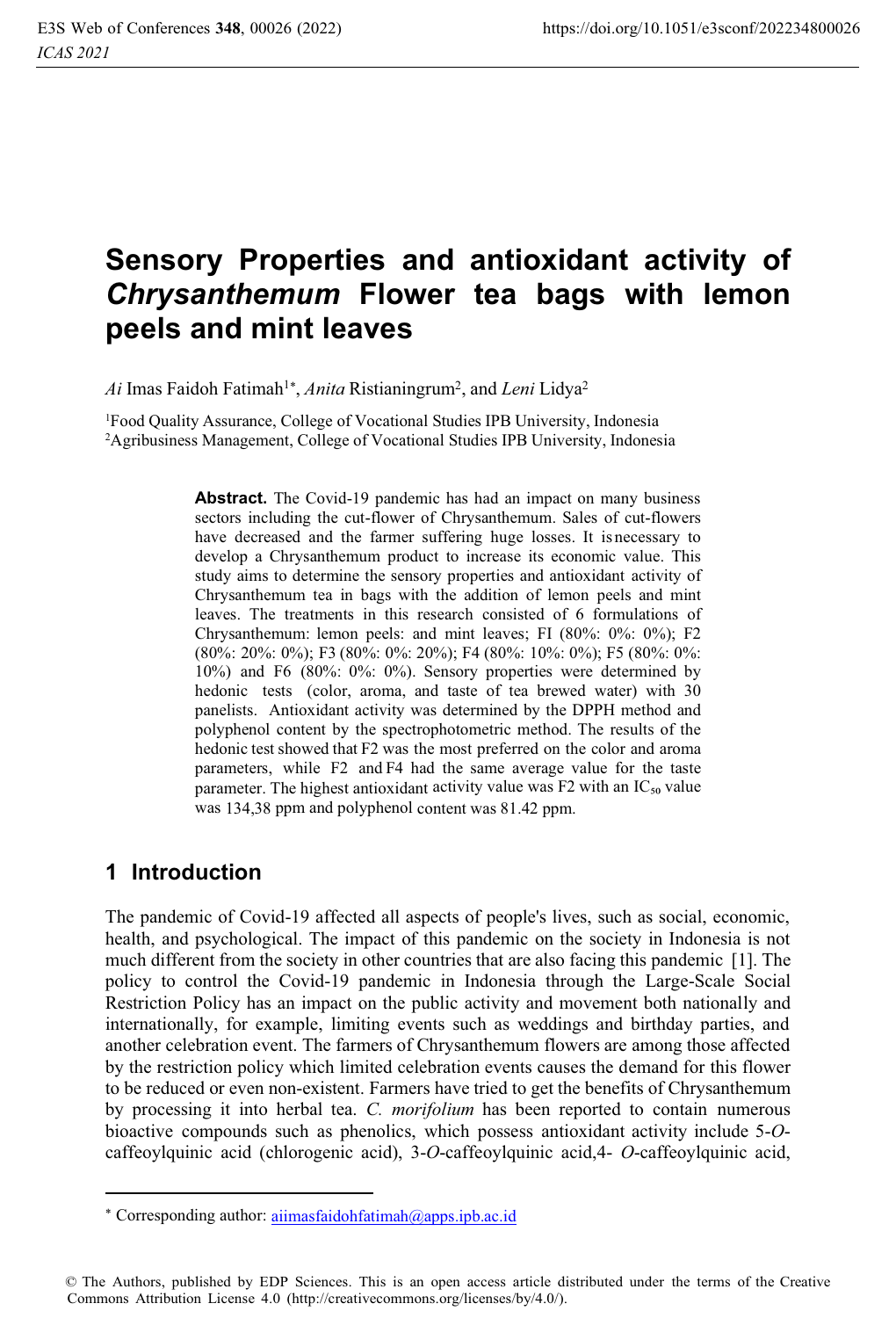3,4-di- caffeoylquinic acid, 3,5-di-*O*-caffeoylquinic acid, 4,5- di-*O*-caffeoylquinic acid, caffeic acid, luteolin, luteolin-7-*O*-glucopyranoside, apigenin, apigenin-7-*O*-glucoside, acacetin-7-*O*-rutinoside, acacetin [2].

Some Chrysanthemum tea products of the Indonesian market are sold in simple forms of bulky flower buds and packaged simply using low-grade packaging with unattractive design and uncompleted labels. This causes the product to be less attractive to consumers. In addition, in the bulky form, the different amounts of each brewing process can affect the quality of tea. Therefore, development is needed to increase consumer interest in chrysanthemum tea so that it can increase its economic value. The development of chrysanthemum tea products can be pursued by changing the bulk tea that is packaged in plastic into tea bags. In addition, other materials can be added to improve the organoleptic and functional properties.

Tea bags are widely known by people in Indonesia, but are commonly used for tea (*Camellia sinensis*) products and have been used widely used for Chrysanthemum tea. Tea bag innovation is carried out by packaging the tea in special paper or nylon packaging to shorten the tea brewing process and after brewing the tea dregs can be separated immediately. The main advantage of tea bags is their convenience because each tea bag contains about 2 grams of loose tea leaves which are ideal for making a cup of tea. Other advantages of teabags are also related to their easy availability, the small size of the bags used to pack the right amount of ingredients, which makes them practical compared to regular teas, the ease of mixing different ingredients (herbs) with various health benefits [3].

Chrysanthemum flower plants are popular in Indonesia as ornamental flowers and have not been optimally used as herbal tea beverages products. Improvement quality of Chrysanthemum tea can be carried out by combining tea with new materials or ingredients that can enrich the organoleptic quality of tea. Ingredients that potentially can be added to Chrysanthemum tea are lemon peels and mint leaves. Lemon peels have a bright color and contain chemical compounds that are beneficial for the body as antioxidants. Orange peels contain different compounds, depending on the variety, so the aroma is different. However, the dominant compound is limonene  $(C_{10}H_{16})$  that varies for each citrus variety. Lemon is a plant that has benefits as natural antioxidants because it contains vitamin C, citric acid, essential oils, bioflavonoids, polyphenols, coumarins, flavonoids, and volatile oils in the skin such as limonene  $(\pm 70\%)$ , -terpinene, -pinene, -pinene, as well as coumarins, and polyphenols [4]. Mint leaves are also widely used for drinks. Mint leaves have a fresh effect and distinctive aroma due to a large number of menthol compounds [5]. The aqueous extract and EO of the mint plant are potent natural antioxidants [6]. This study aims to determine the sensory properties and antioxidant activity of Chrysanthemum tea in bags with the addition of lemon peels and mint leaves.

# **2 Material and Method**

### **2.1 Materials**

Chrysanthemum tea was obtained from PT Rahmat Purnama Farm, Sukaresmi Cianjur. Fresh lemon and mint leaves were purchased from the local market in Bogor. Dried chrysanthemum was grounded by using a blender to a particle size of 20-mesh. Lemon peels were cut into small pieces and dried at 60-70ºC for 7 h, and dried lemon peels were grounded by using a blender to a particle size of 20-mesh. Mint leaves were dried at 60- 70ºC for 2-3 h, were also grounded by using a blender to a particle size of 20-mesh. All materials were mixed according to the formulation and put into bags of 2 grams/bag. The formulation of chrysanthemum tea can be seen in Table 1. As the sample for analysis, tea bags were brewed in hot water as much as 200 ml for 5 minutes.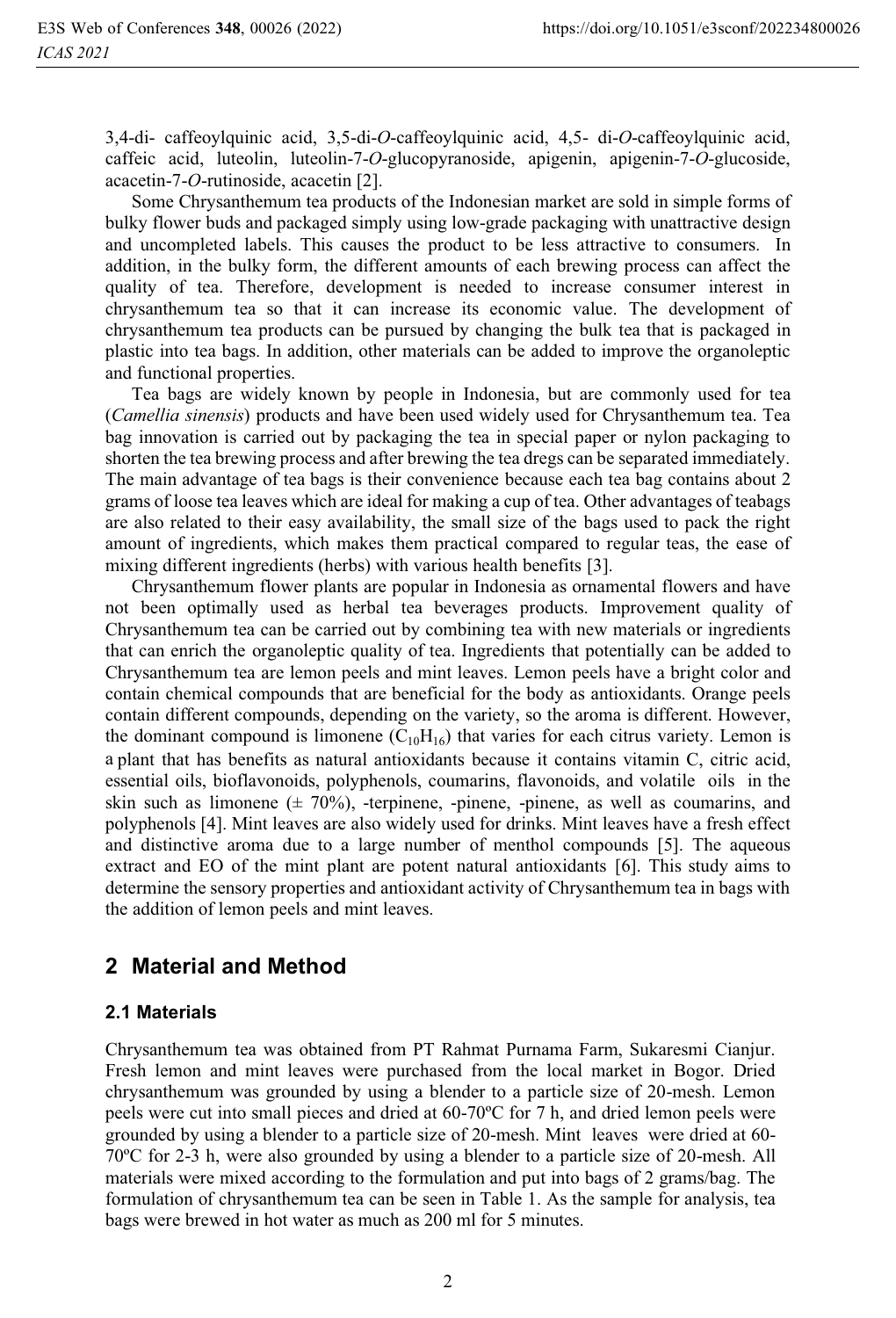| Material          | Percentage $(\% )$ |    |    |    |    |    |
|-------------------|--------------------|----|----|----|----|----|
|                   | F1                 | F2 | F3 | F4 | F5 | F6 |
| Chrysanthemum tea | 100                | 80 | 80 | 90 | 90 | 80 |
| Lemon Peels       |                    | 20 |    | 10 |    | 10 |
| Mint leaves       |                    |    | 20 |    |    |    |

Table 1. Formulation of Chrysanthemum tea, Lemon peels, and Mint leaves.

### **2.2 Methods of Analysis**

#### *2.2.1 Sensory analysis*

Sensory tests are performed by the hedonic testing method on color, aroma, and taste parameters. The test was conducted by 30 untrained panelists with ages ranging from 17 to 55 years old. The panelists were asked to evaluate (aroma, taste, and color) and give scores to each sample of Chrysanthemum tea bag based on the panelist's preference. The rating scale used for the hedonic test is a 5-point hedonic scale, 1: Dislike very much, 2: Dislike slightly, 3: Neutral, 4: Like 5: Like very much. The data of this research were analyzed by Analysis of Variance (ANOVA) and further test using the Duncan Multiple Range Test (DMRT).

#### *2.2.2 Determination of antioxidant activity*

Antioxidant activity testing was carried out on 6 formulations of Chrysanthemum tea with the addition of lemon peels and mint leaves. Tea bag based on each formulation were brewed at 90ºC then moved up and down for 5 minutes and the tea bags were removed. The tea solutions were then diluted with methanol for different concentrations from 20 ppm, 40 ppm, 60 ppm, 80 ppm. and 100 ppm. The antioxidant activity test of the sample was carried out by taking 0.2 ml of the test solution added by 3.8 ml of a solution of 1.1diphenyl-2-picrylhydrazyl (DPPH) in methanol. The solution was homogenized with vortex and then incubated in a dark place for 30 minutes. Then the absorption was measured by Ultraviolet-visible (UV-Vis) spectrophotometer at a wavelength of 518 nm. As a blank, the same treatment was carried out with the sample was replaced with methanol [7]. The absorbance data was calculated as an antioxidant activity with the following equation:

$$
AA\left(\frac{\%}{\text{}}\right) = \frac{A - B}{A} \times 100
$$

Note :  $AA =$  Inhibition activity  $A =$ Absorbance of control  $B =$  Absorbance of sample

DPPH scavenging activity of the sample was made into a regression curve to obtain the regression equation used to measure  $IC_{50}$  that refers to the concentration of the sample which is required to scavenge 50% DPPH free radicals. The formulation treatment that gave the highest  $IC_{50}$  result was followed by a polyphenol content test to determine the number of polyphenol compounds in Chrysanthemum tea bags.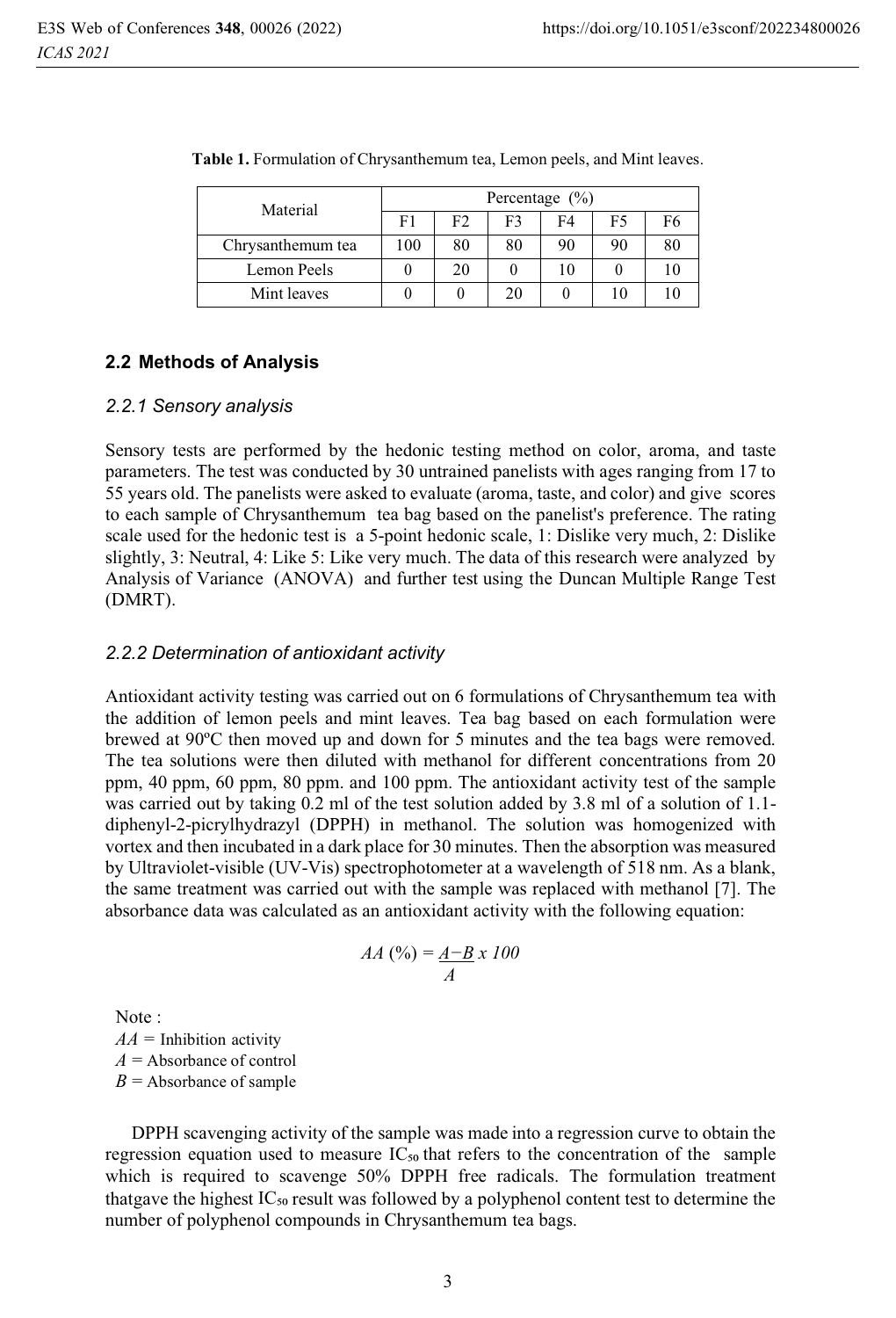### **3 Results and Discussion**

#### **3.1 Sensory Properties**

#### *3.1.1. Aroma hedonic test*

Aroma is one of the critical aspects of tea quality which can determine acceptance or rejection of a tea before it is tasted [8]. The aroma of a food and beverage product can be determined by the sense of the nose through the smell caused by the presence of volatile compounds. The average value of hedonic aroma taste for tea bags with the formulation of Chrysanthemum, lemon peels, and mint leaves is shown in Table 2.

| No.                     | Treatment | Average Score of Aroma |
|-------------------------|-----------|------------------------|
|                         | F1        | $3.17^{ab}$            |
|                         | F2        | 3.47 <sup>b</sup>      |
| $\overline{\mathbf{c}}$ | F3        | 3.05 <sup>a</sup>      |
|                         | F4        | $3.37^{ab}$            |
|                         | F5        | $3.10^{ab}$            |
|                         | F6        | $3.13^{ab}$            |

**Table 2**. The hedonic score of Aroma of Chrysanthemum tea with the addition of lemon peels and mint leaves

Note: Different notation showed significant differences  $(\alpha=0.05)$ 

Based on the result of Analysis of Variance (ANOVA), the formulation of Chrysanthemum, lemon peels, and mint leaves in F1, F4, F5, and F6 have no significant effect on the panelist's preference on aroma parameters because the addition of lemon peels and mint leaves to Chrysanthemum tea is 10%. Meanwhile, treatment of F2 and F3 is significantly different because the addition of lemon peels is 20% and contributes a strong aroma to the Chrysanthemum tea bags. Lemon peels have complex volatile essential oils that give a distinctive aroma [9]. Twenty-six volatile compounds in the lemon peels oils were identified by GC-MS and can be grouped into four main chemical families: (i) monoterpenes (20 compounds); (ii) sesquiterpenes (3 compounds); (iii) aldehydes (2 compounds), and (iv) esters (1 compound) [10]. The constituents of citrus essential oils include limonene, β-myrcene, α-pinene, p-cymene, β-pinene, and terpinolene are the main aromatic compounds [11].

According to Table 2, it was found that the higher proportion of mint leaves, the lowest score of panelist's preference. Mint leaves contain menthol compounds and essential oils that give the tea a fresh aroma when brewed. In fresh peppermint leaves, 36 components were identified in total that accounting for 93.84% of the total volatiles. In the fresh mint leaves, the principal components were menthol (44.39%), menthone (15.36%), menthofuran (10.27%), 1.8-cineole (5.81%), menthyl acetate (4.78%), neoisomenthol (2.37%), and limonene (1.87%) and drying of the peppermint leaves at ambient air as well as hot air temperatures of 50ºC, 60ºC, and 70ºC can be recommended for high oil yield and resulted in a better-quality product in terms of menthofuran, neoisomenthol, and 1.8 cineole [12]. Peppermint leaves hold a resilient sweetish odor and a spicy flavor with a freshening after mastication [13]. There are 58 types of volatile compounds contained in

Chrysanthemum flowers, including -Humulene, Ledene oxide-(I), cis-Z-α- Bisabolene epoxide, 3.4-Dihydro-2.2-dimethyl-2H- 1-benzopyran, trans-limonene oxide, and limonene. *C. morifolium* Ramat flower is rich in flavonoids luteolin-7-glucoside and quercitrin as well as volatiles β-humulene and ledene oxide-(I), this Β- Humulene has been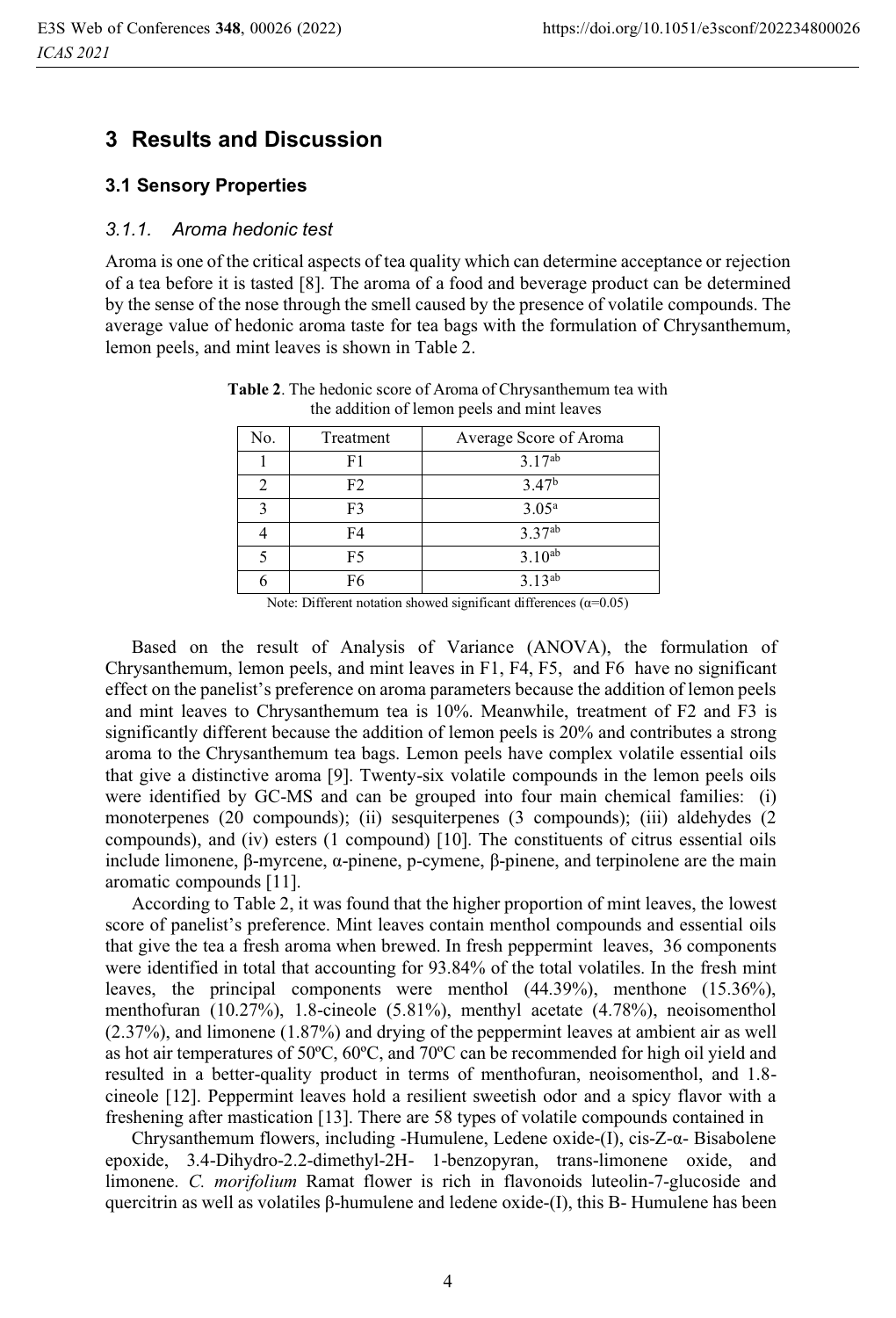described as having a woody-spicy, dry, clove-like tenacious odor and somewhat bitter taste [14]. This result shows that mint leaves are not suitable to mix with Chrysanthemum tea which each material has a unique and distinctive aroma.

#### *3.1.2. Taste hedonic test*

Besides aroma, the taste of tea is an important factor in determining the quality of tea. The taste of tea is related to its ingredients or composition. Based on the analysis of variance on the taste parameters, the significance value of the sample was 0.295 or more than  $\alpha$ (0.05), this result showed that there is no significant effect of formulation on the taste of tea bags. The average taste score of hedonic taste is shown in Table 3 with a value ranging from 2.85 (dislike slightly) to 3.2 (neither like nor dislike).

| No. | Treatment      | Average Score of Taste |
|-----|----------------|------------------------|
|     | F1             | 3.10                   |
|     | F <sub>2</sub> | 3.22                   |
|     | F <sub>3</sub> | 2.98                   |
|     | F <sub>4</sub> | 3.22                   |
|     | F5             | 3.03                   |
|     | F6             | 2.85                   |
|     |                |                        |

**Table 3**. Hedonic score of taste of Chrysanthemum tea with the addition of lemon peels and mint leaves

Table 3 showed the formulation of F2 has the same hedonic taste score with F4 indicating that the panelist prefers the taste of Chrysanthemum tea with lemon peels than mint leaves. The lowest score on hedonic taste was observed in sample F6. Based on the research by Shofiati, 2014 [15], Lemon peels was added to the red dragon fruit peels tea bags and the result was the addition of 40% lemon peels gives the highest taste value and the addition of lemon peels is very influential on the taste of the red dragon fruit peels tea bags. The bitter taste of orange peels is due to the presence of hesperidin and naringin [16]. The addition of peppermint extract provides freshness and has a distinctive minty taste when brewed due to the menthol content on peppermints but the higher concentrations above 4% will cause a bitter taste and cause a spicy taste when brewed [17]. The astringent and bitter taste in beverages with the addition of mint leaves is caused by compounds catechins and alkaloid compounds found in the leaf. The content of tannins in a material determines qualities related to color, taste, and steeping aroma because tannins can coagulate protein to produce an astringent taste in steeping water [18].

#### *3.1.3 Color hedonic test*

The consumers' preference for food and beverage products is also determined by color. The average hedonic score for color is presented in Table 4 with the score range was 2.67-3.55 means the preference of panelists is from slightly dislike to like. The formulation of F2 has the highest score for the panelist's preferences 3.55 and F6 has the lowest score of 2.67. Panelists prefer chrysanthemum tea with light yellow lemon peel compared to brown chrysanthemum tea which is influenced by the addition of mint leaves. The color hedonic score of Chrysanthemum tea with the addition of lemon peels and mint leaves can be seen in Table 4.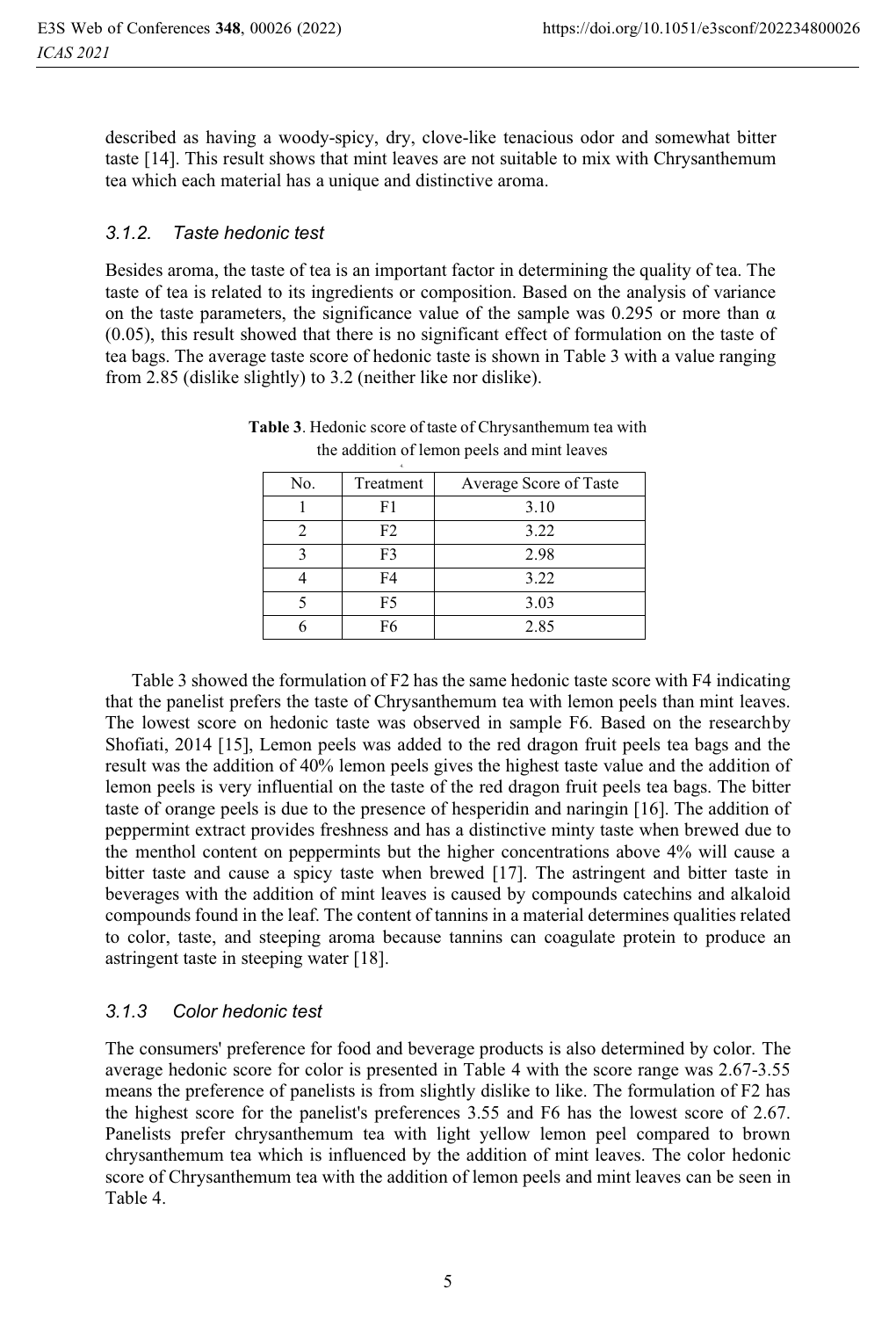| No. | Treatment | Average Score of Color |
|-----|-----------|------------------------|
|     | F1        | 3.27 <sup>b</sup>      |
|     | F2        | $3.55^{b}$             |
|     | F3        | 3.22 <sup>b</sup>      |
|     | F4        | $3.35^{b}$             |
|     | F5        | $3.28^{b}$             |
|     | F6        | 2.67a                  |

**Table 4**. The color hedonic score of Chrysanthemum tea with the addition of lemon peels and mint leaves

Note: Different notation showed significant differences ( $\alpha$ =0.05)

The original chrysanthemum tea has a slightly tea yellow color. Based on Table 4, the color of the formulation F2 and F4 have a higher average score (3.55 and 3.35) than other formulations. These data indicate that the addition of lemon peels to chrysanthemum tea resulted in the color of the tea that was preferred by the panelists. The addition of lemon peels gives yellowness to the chrysanthemum tea, with the higher amount of addition, the color is yellow turns to orange. Chrysanthemum flowers are known for their beautiful flowers with different colors including yellow, orange, orange-red, which are mainly contributed by carotenoids that are responsible for the deep yellow and orange coloration in the chrysanthemum flower [19]. Citrus peels are subdivided into the epicarp or flavedo and mesocarp or albedo. The flavedo is the colored peripheral surface of the peel while the albedo is the white soft middle layer of the peel [20].

The statistical analysis results of sensory tests ( $\alpha$ =0.05) for color parameters showed that there was no significant difference of color based on the panelist's preference between the formulation F1 until F5 but there were significant differences between those formulations with F6. Lemon peels have carotenoid pigments that contribute to lightness and yellowness in tea [21]. The brewed tea of formulations F3 and F5 has a slightly brown color with the higher the percentage of mint leaves addition causes the color of the tea brew to be darker. Mint leaves contain chlorophyll 3.21-8.49 g chlorophyll-a; 0.66 - 1.79 g chlorophyll b; and 10.3 mg carotene/100 g [22]. Drying in the processing of mint leaves powder and brewing with hot water causes a change in the color of the mint leaves. The longer the drying time, the more the chlorophyll pigment will fade because of the heating. Based on the research of Mg2+ ions contained in the chlorophyll of mint and stevia leaves will be released and replaced by hydrogen ions (H+) and form pheophytin compounds which are light green in color and will cause the green color of the mint and stevia leaves to turn brown so that the color of the resulting filtrate tends to be dark [23]. At the next level, the change of the C atom with a hydrogen atom causes pheophytin to be converted into pyro pheophytin which has a brown color [24]. However, the combination of lemon peels and mint leaves in F6 has the lowest preference value because the color of tea that was produced has a less bright brown ten to dark color.

#### **3.2Antioxidant activity test**

Nowadays, consumers are increasingly aware of the importance of maintaining health, therefore they prefer to consume healthy foods and beverages such as products that contain antioxidants. Antioxidants are compounds that can inhibit oxidation reactions by binding to free radicals and highly reactive molecules. Free radicals can damage macromolecules leading to cause many diseases. The antioxidant activity test in this study was conducted to determine the formula of Chrysanthemum tea bags with high antioxidant activity as an advantage for this tea product. Antioxidant activity test using the 1.1-diphenyl-2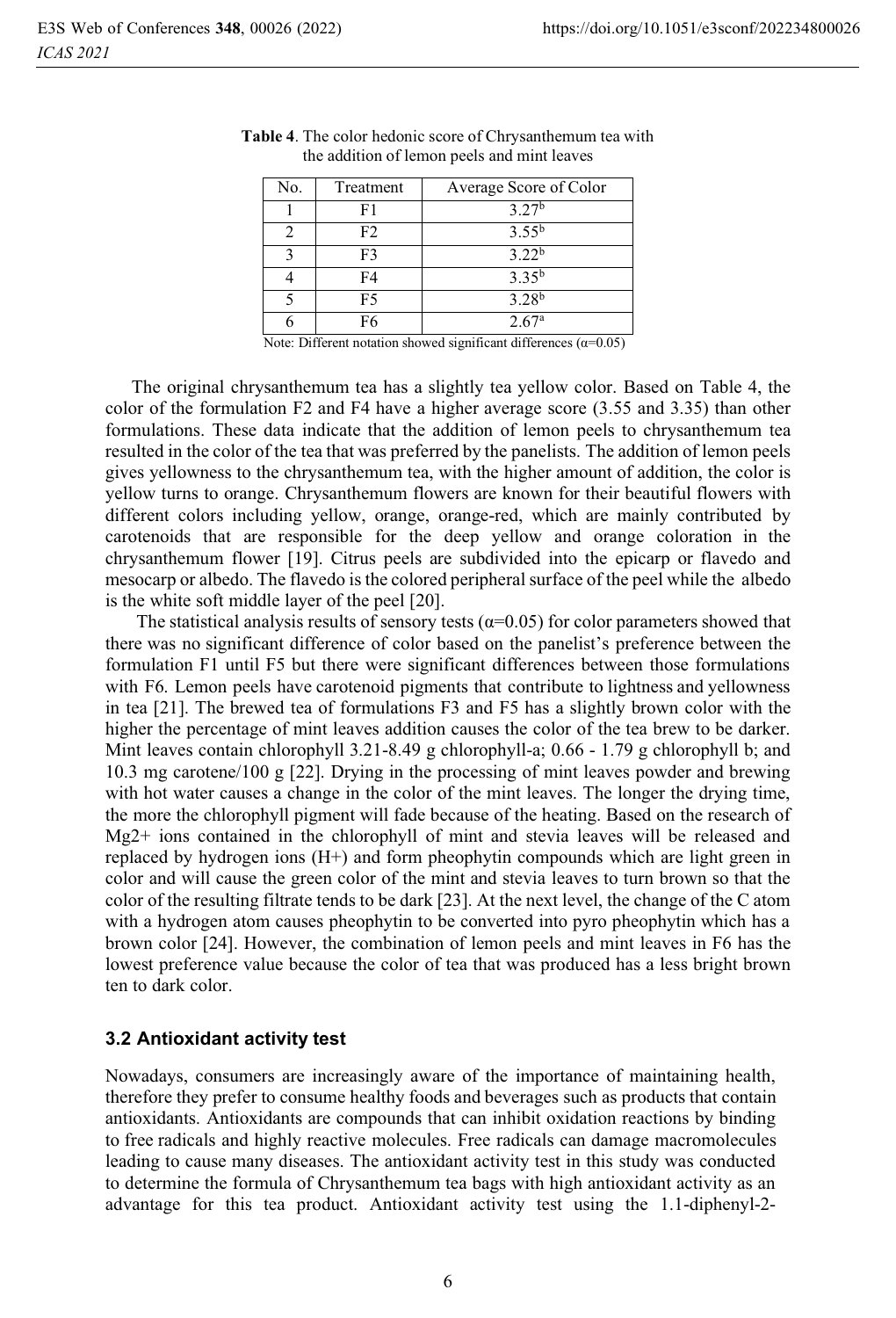picrylhydrazyl (DPPH) method which is easy, fast, and sensitive to test the antioxidant activity of plant extracts. The changing color of DPPH solution from purple to yellow determines the antioxidant activity in the sample against DPPH measured by UV-Vis spectrophotometer to obtain the value of  $IC_{50}$  as the antioxidant concentration required to obtain 50% radical inhibition [25]. The percentage of inhibition activity was measured for each formulation and the result is shown in Table 5.

| Concentration | % Inhibition Activity of Antioxidant |                |                |       |                |       |
|---------------|--------------------------------------|----------------|----------------|-------|----------------|-------|
| (ppm)         | F <sub>1</sub>                       | F <sub>2</sub> | F <sub>3</sub> | F4    | F <sub>5</sub> | F6    |
| 20            | 9.27                                 | 7.20           | 11.24          | 10.65 | 10.45          | 0.99  |
| 40            | 22.29                                | 10.26          | 18.44          | 16.17 | 10.85          | 12.72 |
| 60            | 24.65                                | 24.85          | 21.79          | 26.53 | 21.30          | 16.47 |
| 80            | 34.62                                | 38.36          | 26.82          | 27.22 | 31.16          | 19.63 |
| 100           | 43.79                                | 47.73          | 33.93          | 46.84 | 41.32          | 26.63 |

**Table 5**. Percentage of inhibition of Chrysanthemum tea with the lemon peels and mint leaves

The inhibition activity of each formulation on five varying concentrations (20, 40, 60, 80, and 100 ppm) was demonstrated in Table 5 that shows the inhibition activity of each extract of the formulation was increased with the increasing concentration of the sample. The 100 ppm of Chrysanthemum tea bags showed the best antioxidant activity. Based on Table 5 The best formulation that contributes the highest percentage of inhibition is F2 (80% Chrysanthemum tea and 20% lemon peels). Citrus peels are described as a rich source of unique phenolic compounds to citrus, especially the characteristic flavanone glycosides (mainly naringin, hesperidin, narirutin, and neo hesperidin). Citrus peels are a good source of phenolic compounds that can be extracted and employed as natural antioxidants to prevent oxidation of some foods or may be utilized in designing functional foods, Huge amounts of flavanones and many polymethoxylated flavones which are very rare in other plants are contained in citrus peels [26].

 $IC_{50}$  value is the concentration of samples that are required to scavenge 50% DPPH free radicals. The  $IC_{50}$  value of each sample formulation is calculated by using the regression equation of the log dose inhibition curve (Table 6).

| Treatment      | $IC_{50}$ (ppm) |
|----------------|-----------------|
| F1             | 166,42          |
| F <sub>2</sub> | 134,38          |
| F3             | 431,54          |
| F4             | 183,34          |
| F5             | 218,27          |
| F6             | 550,26          |

**Table 6**. IC<sub>50</sub> value of Chrysanthemum tea with the lemon peels and mint leaves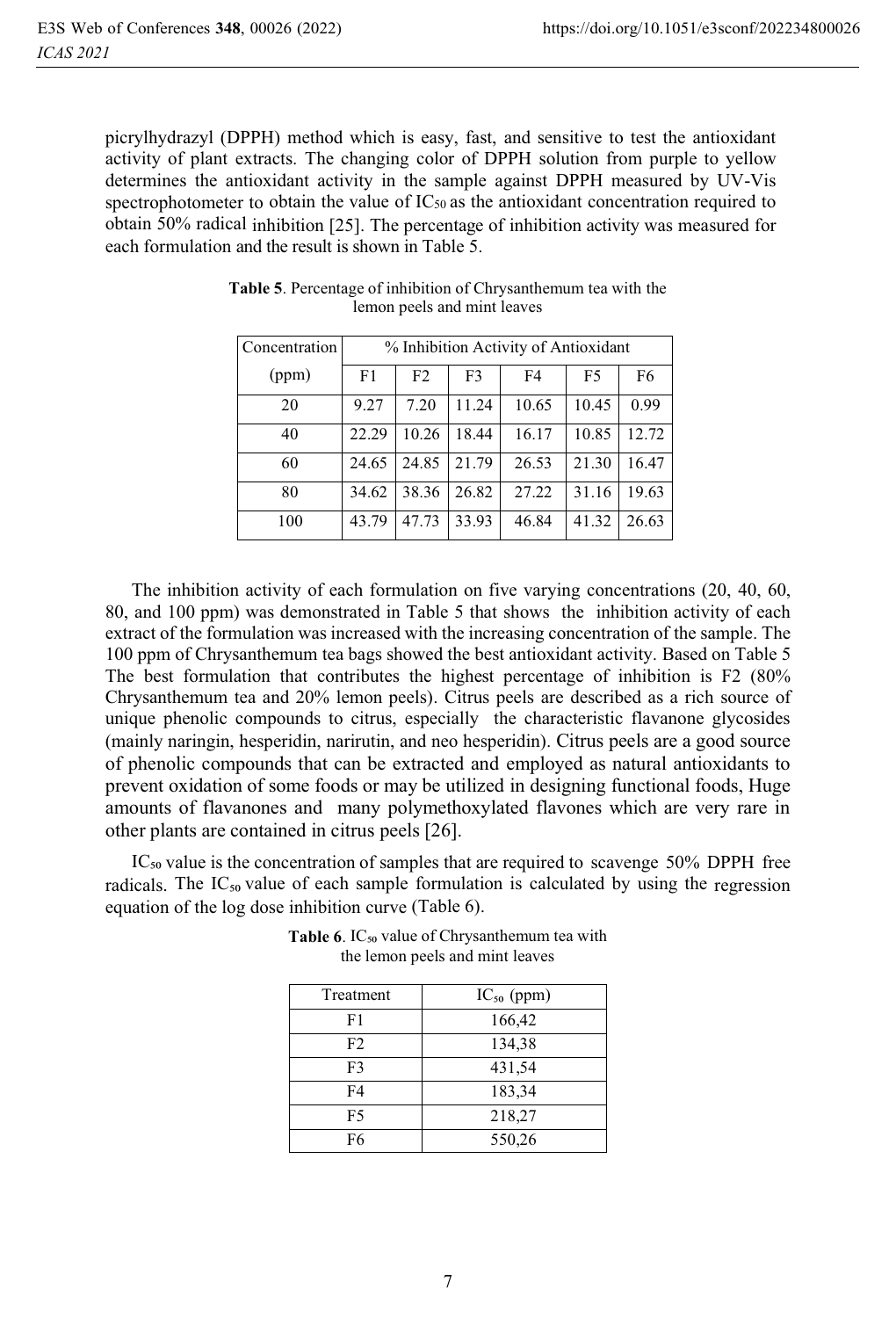The lower value  $IC_{50}$  refers to the higher antioxidant activities. Based on Table 6 can be known that the formulation of F2 is the treatment with the highest antioxidant activities based on DPPH assay and F6 is the lowest antioxidant activity. For further information, to determine the content of polyphenols that support the antioxidant activity of formula F2, a polyphenol test was carried out by spectrophotometric methods with results showing that the content of polyphenols of F2 was 81.42 ppm. The citrus peels are rich in nutrients and contain many phytochemicals that can act as antioxidants and protect cells against free radical damage, e.g. polyphenols, carotenoids. Phytochemicals are known to display their healthprotective effects in diverse ways with strong potential for use in drug production or as food supplements [27].

# **4. Conclusion**

This study aims to determine the sensory properties and antioxidant activity of Chrysanthemum tea in bags with the addition of lemon peels and mint leaves. The results of the hedonic test showed that the formulation F2 was the most preferred by panelists on the color and aroma parameters, while F2 and F4 had the same average value for the taste parameter. The highest antioxidant activity value was F2 with an  $IC_{50}$  value was 134,38 ppm and polyphenol content was 81.42 ppm

# **5. References**

- 1. M.C. Widyasari, H. Soesanto, IJEBAR, **5**, 238 (2021)
- 2. J. Gong, B. Chu, L. Gong, Z. Fang, X. Zhang, S. Qiu, J. Wang, Y. Xiang, G. Xiao, H. Yuan, and F. Zheng, Antioxidants, **8**, 325 (2019)
- 3. P. Bassi, V. Kumar, S. Kumar, S. Kaur, Y. Gat, I. Majid, JFPE, **43**, 1 (2020)
- 4. S. Mujdalipah, S.L. Brilianty, L. Yosita, Mardiani*,* Edufortech. **5**, 15, (2020)
- 5. M.W. Apriliyanti, M. Ardiansyah, M.E. A. Santoso, *Antioxidant activity and sensory properties in packaged beverages with melinjo peels, mint leaves, and stevia leaves formulations,* IOP Conf. Ser.: Earth Environ. Sci, 7 November 2020, Jember, Indonesia (2020)
- 6. L.G. Riachi, C.A. De Maria, Food Chem, **176**, 72 (2015)
- 7. K. Arumsari, S. Aminah, Nurrahman, JGP, **9**, 128 (2019)
- 8. V.S.P. Chaturvedula, I. Prakash, JMPR, **5**, 2110 (2011)
- 9. E. Palazzolo, VA. Laudicina, M.A. Germanà, Curr. Org. Chem, **17,** 3042 (2013)
- 10. M.G. Aguilar-Hernández, P. Sánchez-Bravo, F. Hernández, Á.A. Carbonell-Barrachina, J.J. Pastor-Pérez, P. Legua, Foods, **9**, 241 (2020)
- 11. MF. Ramadan, *Fruit Oils: Chemistry and Functionality*, (Springer, Egypt, 2019)
- 12. M. Beigi, M. Torki-Harchegani, A.G. Pirbalouti, Int. J. Food Prop, **21**, 267 (2018)
- 13. P. Nayak, T. Kumar, A.K. Gupta, and NU. Joshi, J. pharmacogn. phytochem*,* **9,** 1519 (2020)
- 14. Q. Sun, S. Hua1, J. Ye1, X. Zheng, Y. Liang, Afr. j. biotechnol. **9**, 3817 (2010)
- 15. A. Shofiati, M.A.M. Andriani, and C. Anam*,* Jurnal Teknosains Pangan*,* **3**, 5 (2014)
- 16. K. Manjarres-Pinzon, M. Cortes-Rodriguez, E. Rodríguez-Sandoval, Braz. J. Chem. Eng. **30**, 667 (2013)
- 17. T. Anggraini, D. Silvy, SD. Ismanto, F. Azhar, JLI, **4**, 79 (2014)